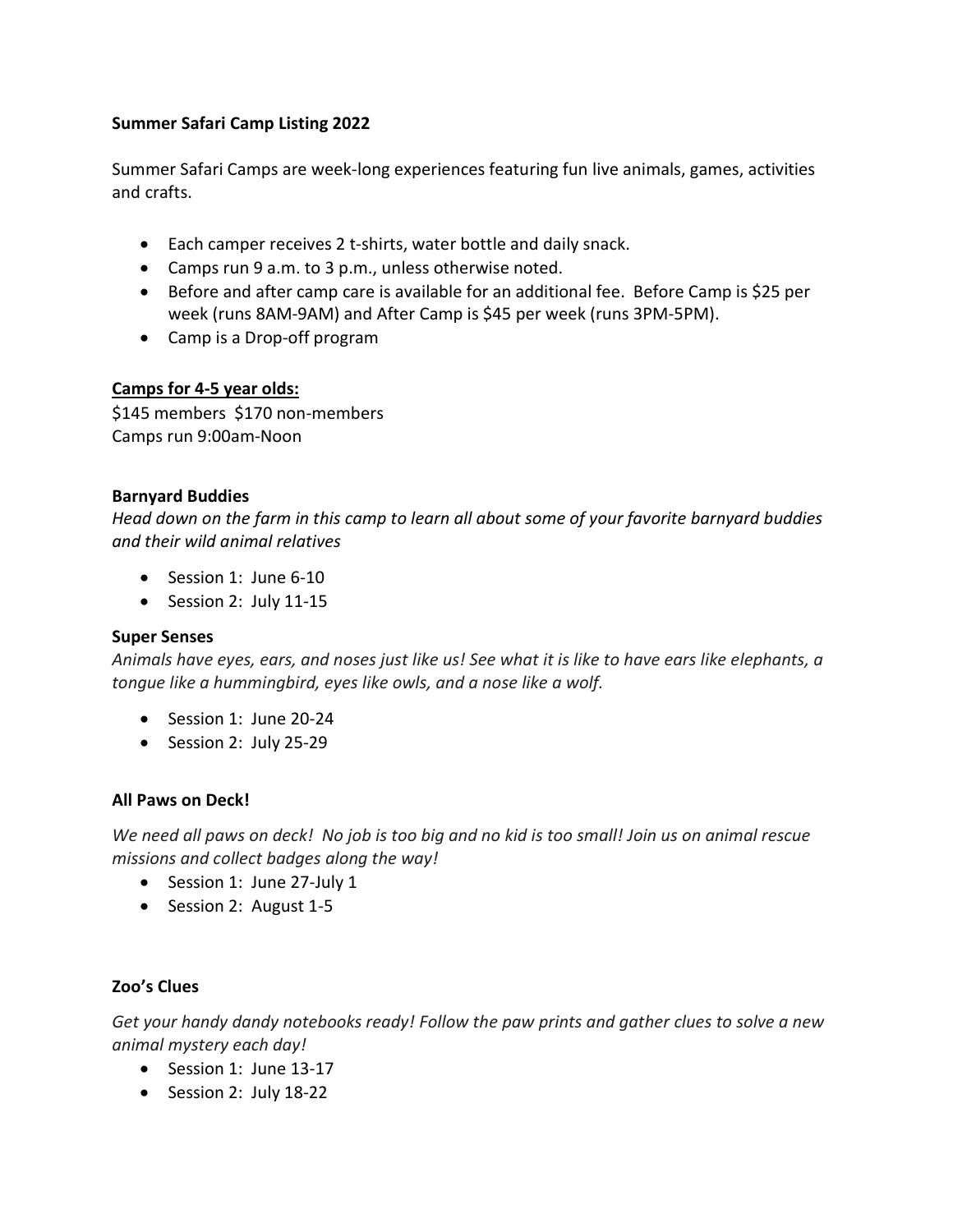• Session 3: August 8-12

### Camps for 6-10 year olds:

\$195 members \$245 non-members Camps run 9:00am-3:00pm

### Splash Bash!

Get your flippers ready and dive into this exciting camp about underwater animals.

- Session 1: June 6-10
- Session 2: July 11-15
- Session 3: August 1-5

#### World Travelers

Go on an animal expedition around the world to learn all about animals from every continent!

- Session 1: June 6-10
- Session 2: July 25-29

#### Game On!

Select your character, roll the dice, and get ready to test your luck in this game themed camp all about animals.

- Session 1: June 20-24
- Session 2: July 18-22
- Session 3: August 8-12

#### Land Before Time

Travel back in time to search for a sabre tooth or marvel at a mammoth in this exciting camp about animals from the past and there living relatives here at the zoo.

- Session 1: June 13-17
- Session 2: July 11-15

#### Zooper Heroes

Super Strength, Indivisibility, and Flight are just a few of the amazing animal abilities you'll explore in this action packed camp all about the super heroes of the animal kingdom.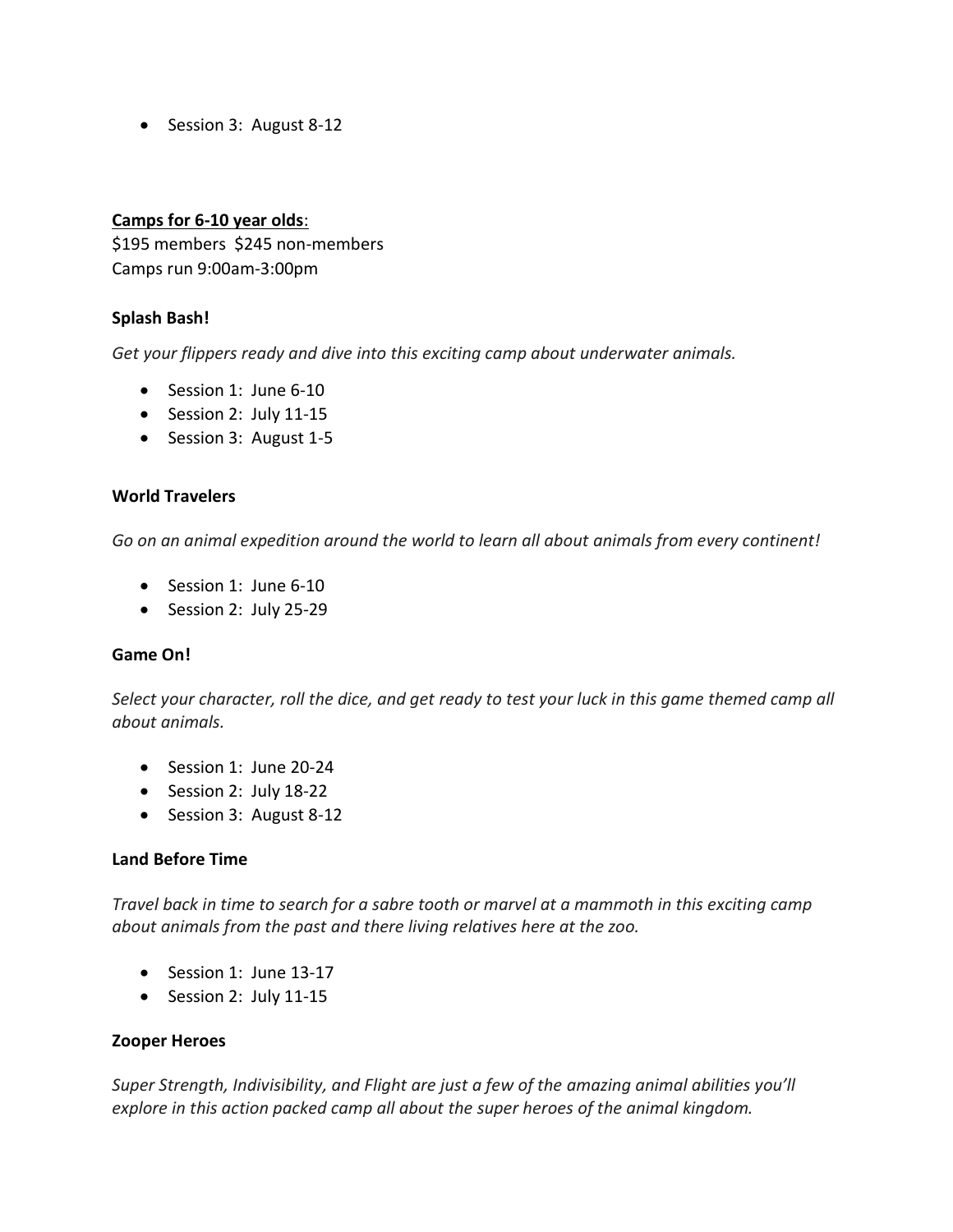- Session 1: June 27-July 1
- Session 2: July 18-22
- Session 3: August 8-12

#### Wildly Weird Animals

Have you ever seen a fish that breathes air, a mammal that curls into a ball, or a reptile that runs on two legs? In this camp, we will discover all of the unique traits that help animals to survive.

- Session 1: June 20-24
- Session 2: August 1-5

### Dr. ZooLittle

Do you ever wish you could talk to animals? Discover the amazing ways animals talk to each other and how we communicate with our animals here at the zoo.

- Session 1: June 13-17
- Session 2: June 27-July 1
- Session 3: July 25-29

#### Zoo Career Exploration:

The camps below involve smaller class-size, more hands-on in-depth learning all about what people do at the Zoo. This includes behavior staff, zookeepers, conservation staff and field work, videographers, veterinarians and more! These camps are for an age range of 8 to 15, with each camp having their own minimum age requirement.

#### Animal Behavior

Keeping animals happy and healthy at the Zoo is a full-time job. See how our staff creates enrichment, trains the animals for health check-ups, and designs exhibits for natural behaviors of the animals.

Ages 8-10 Cost: \$225 members \$275 non-members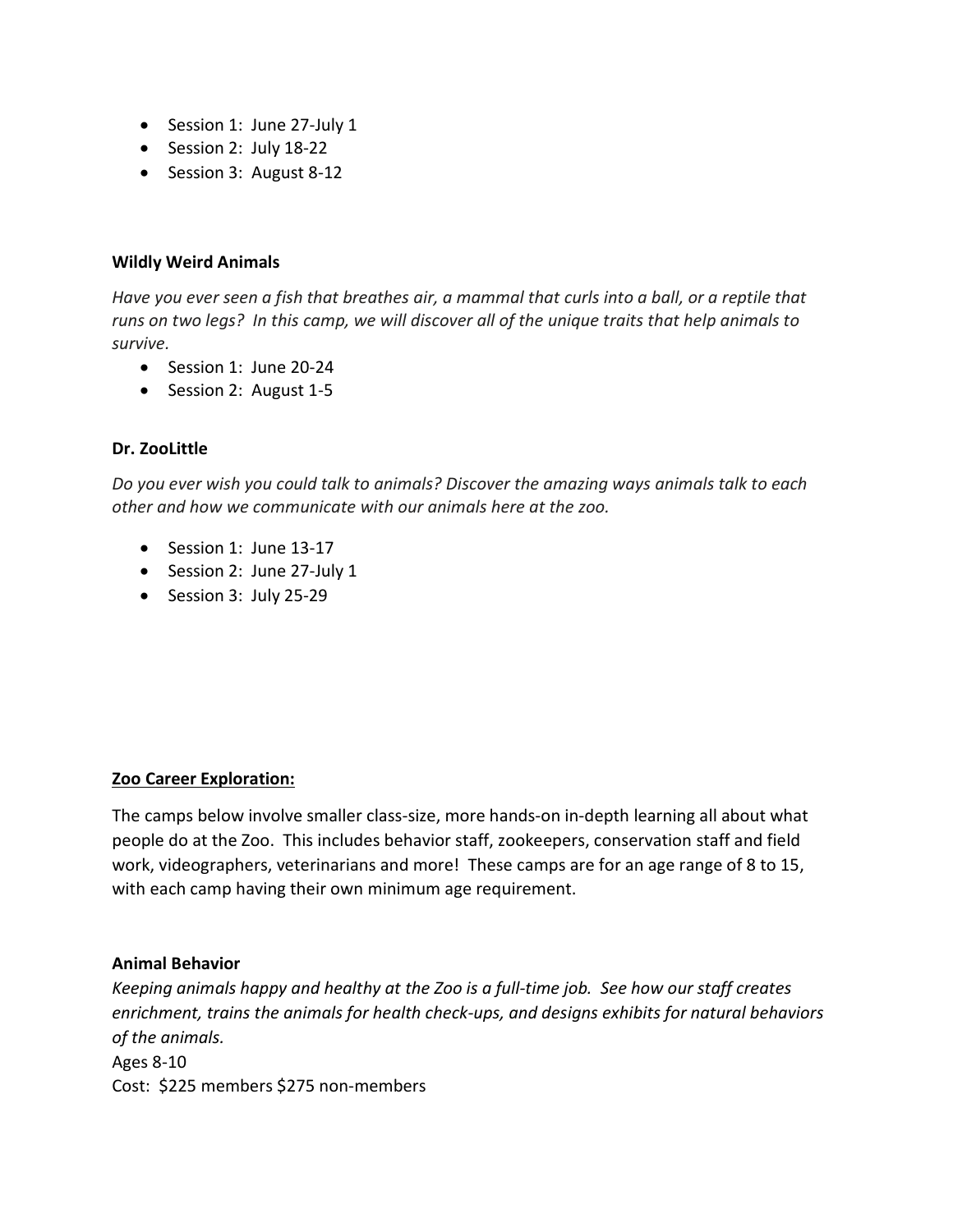- Session 1: June 6-10
- Session 2: June 27-July 1
- Session 3: August 1-5

### #ZooCamp

See how our Zoo uses a variety of media to connect to its visitors both at the Zoo and around the world. In this new camp, participants will be learning some photography, testing out some of their social media skills, and even putting on a Zoom program to their relatives. Ages 10-14

Cost: \$225 members \$275 non-members

- $\bullet$  Session 1: June 13-17
- Session 2: July 25-29

# Saving Species

Zoos help animals all around the world, but especially right around our home area of Ohio. Dive into the cool conservation projects the Zoo staff has worked on including turtles, snakes, butterflies and more. Join our Conservation staff out in the field trapping, measuring and tagging turtles. As an added bonus, some of the days will include fishing. Anglers play an important role in helping to preserve our natural areas. Fishing poles and bait will be provided. Minimum Age 10

Cost: \$300 members \$350 non-members

- Session 1: June 27-July 1
- Session 2: July 11-15

#### Junior Zookeeper

Minimum Age 10 Cost: \$300 members \$350 non-members

Have you ever wondered what it would be like to be a zookeeper? Find out all the basics of Zoo keeping and how our keepers take care of animals every day. You will get the chance to clean exhibits and prepare diets—even go behind the scenes! Each Section will include 2 behind the scenes experiences, one diet prep, two exhibit cleanings and at least one keeper talk.

Section A: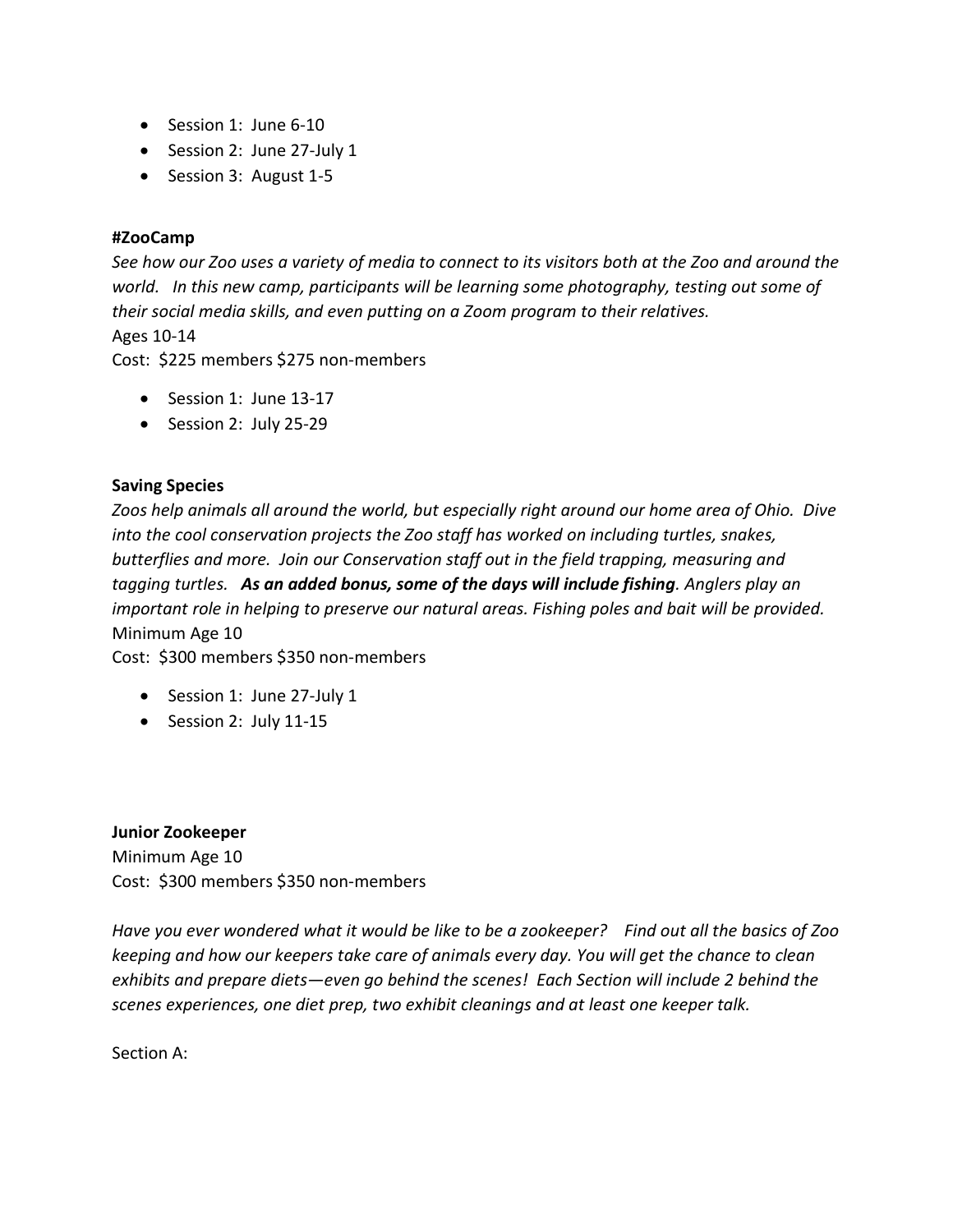Experiences include behind the scenes at reptiles, vet hospital and Aquarium. Clean exhibits at the barnyard and elephants. Prepare diets for the Aquarium. Listen to our keepers talk about primates and butterfly conservation.

- $\bullet$  Session 1: June 6-10
- Session 2: June 20-24
- Session 3: July 11-15
- Session 4: July 25-29
- Session 5: August 8-12

# Section B:

Experiences include behind the scenes at animal commissary and the Museum. Clean exhibits at the barnyard, gorillas, and Africa. Feed animals at the Africa exhibit. Listen to our keepers talk about hippos and sturgeon conservation.

- Session 1: June 13-17
- Session 2: June 27-July 1
- Session 3: July 18-22
- Session 4: August 1-5

# Leaders of the Pack

Challenge yourself in this camp all about being a leader! Check out what it takes to be one of our Zoo Teens and how our education department inspires visitors. Try our Ariel adventure course and create your very own video for a zoo animal. Also campers will be able to spend the night at the Zoo and here from one of our night zoo keepers. Camp runs 9:00am-3:00pm (M, T, F) Overnight Adventure (W 6pm- Th 10am)

## Minimum Age 12

Cost: \$300 members \$350 non-members

- Session 1: June 20-24
- Session 2: July 18-22

#### Single Day Camp Sessions- Best of Summer Camp

\$45 members \$55 non-members per day Camps run 9:00am-3:00pm Ages 5-10